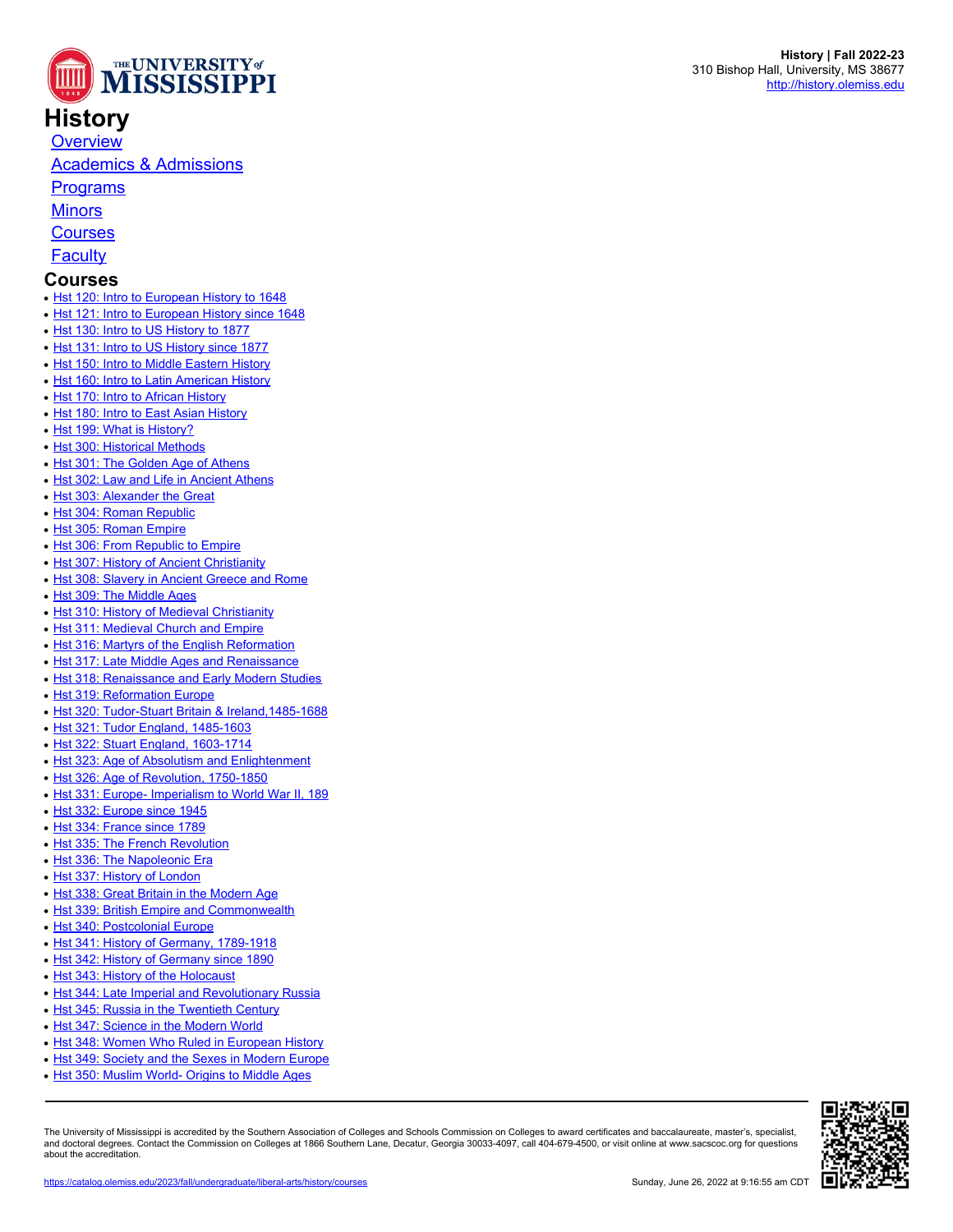

- [Hst 351: Muslim World Middle Ages to WWI](https://catalog.olemiss.edu/liberal-arts/history/hst-351)
- [Hst 352: The Middle East since 1914](https://catalog.olemiss.edu/liberal-arts/history/hst-352)
- [Hst 355: Water in the Middle East](https://catalog.olemiss.edu/liberal-arts/history/hst-355)
- Bolds [Hst 360: Colonial Latin America, 1450-1820](https://catalog.olemiss.edu/liberal-arts/history/hst-360)
- [Hst 361: Latin America since 1820](https://catalog.olemiss.edu/liberal-arts/history/hst-361)
- [Hst 362: History of Mexico and Central America](https://catalog.olemiss.edu/liberal-arts/history/hst-362)
- [Hst 363: History of the Caribbean](https://catalog.olemiss.edu/liberal-arts/history/hst-363)
- [Hst 364: Independence of Latin America, 1760-1830](https://catalog.olemiss.edu/liberal-arts/history/hst-364)
- [Hst 366: Race and Ethnicity in Latin America](https://catalog.olemiss.edu/liberal-arts/history/hst-366)
- [Hst 367: Social Revolutions in Latin America](https://catalog.olemiss.edu/liberal-arts/history/hst-367)
- [Hst 368: Latin America and the Cold War](https://catalog.olemiss.edu/liberal-arts/history/hst-368)
- [Hst 370: Modern Africa](https://catalog.olemiss.edu/liberal-arts/history/hst-370)
- [Hst 371: History of Southern Africa](https://catalog.olemiss.edu/liberal-arts/history/hst-371)
- [Hst 373: War, Rebellion and Revolution in Africa](https://catalog.olemiss.edu/liberal-arts/history/hst-373)
- [Hst 374: Nationalism in Africa](https://catalog.olemiss.edu/liberal-arts/history/hst-374)
- [Hst 375: History of Islam in Africa](https://catalog.olemiss.edu/liberal-arts/history/hst-375)
- [Hst 380: Pre-Modern China](https://catalog.olemiss.edu/liberal-arts/history/hst-380)
- [Hst 381: Late Imperial and Modern China](https://catalog.olemiss.edu/liberal-arts/history/hst-381)
- [Hst 382: China in Revolution](https://catalog.olemiss.edu/liberal-arts/history/hst-382)
- [Hst 383: China and the United States since 1784](https://catalog.olemiss.edu/liberal-arts/history/hst-383)
- [Hst 384: Global Shanghai](https://catalog.olemiss.edu/liberal-arts/history/hst-384)
- [Hst 385: Gender/Sexuality in East Asian History](https://catalog.olemiss.edu/liberal-arts/history/hst-385)
- [Hst 387: Modern Japanese History](https://catalog.olemiss.edu/liberal-arts/history/hst-387)
- [Hst 388: War and Memory in Japan](https://catalog.olemiss.edu/liberal-arts/history/hst-388)
- [Hst 389: History of Japan-United States Relations](https://catalog.olemiss.edu/liberal-arts/history/hst-389)
- [Hst 392: South Asia and the Indian Ocean](https://catalog.olemiss.edu/liberal-arts/history/hst-392)
- [Hst 400: Early America to 1715](https://catalog.olemiss.edu/liberal-arts/history/hst-400)
- [Hst 401: Colonial America, 1607-1763](https://catalog.olemiss.edu/liberal-arts/history/hst-401)
- Blass [Hst 402: Revolutionary America, 1763-1800](https://catalog.olemiss.edu/liberal-arts/history/hst-402)
- [Hst 403: US- Emerging Nation, 1789-1850](https://catalog.olemiss.edu/liberal-arts/history/hst-403)
- [Hst 404: US- The Civil War Era, 1848-1877](https://catalog.olemiss.edu/liberal-arts/history/hst-404)
- B [Hst 405: US- Nation Redefined, 1877-1918](https://catalog.olemiss.edu/liberal-arts/history/hst-405)
- [Hst 406: US- WW1 to WWII, 1914-1945](https://catalog.olemiss.edu/liberal-arts/history/hst-406)
- [Hst 407: US- The Nation since 1945](https://catalog.olemiss.edu/liberal-arts/history/hst-407)
- [Hst 408: US World War II to Watergate, 1945-74](https://catalog.olemiss.edu/liberal-arts/history/hst-408)
- [Hst 409: US History since 1974](https://catalog.olemiss.edu/liberal-arts/history/hst-409)
- [Hst 410: Native America, Pre-contact to 1850](https://catalog.olemiss.edu/liberal-arts/history/hst-410)
- [Hst 411: Native America since 1850](https://catalog.olemiss.edu/liberal-arts/history/hst-411)
- [Hst 412: The Mississippian Shatter Zone](https://catalog.olemiss.edu/liberal-arts/history/hst-412)
- [Hst 414: African American History to 1865](https://catalog.olemiss.edu/liberal-arts/history/hst-414)
- [Hst 415: African American History since 1865](https://catalog.olemiss.edu/liberal-arts/history/hst-415)
- [Hst 418: African American Women's History](https://catalog.olemiss.edu/liberal-arts/history/hst-418)
- [Hst 419: Black Women's Enterprise & Activism](https://catalog.olemiss.edu/liberal-arts/history/hst-419)
- [Hst 420: History of African Americans in Sports](https://catalog.olemiss.edu/liberal-arts/history/hst-420)
- [Hst 422: The Rise and Fall of American Slavery](https://catalog.olemiss.edu/liberal-arts/history/hst-422)
- [Hst 423: History of Mass Incarceration in the US](https://catalog.olemiss.edu/liberal-arts/history/hst-423)
- [Hst 424: The Civil Rights Era](https://catalog.olemiss.edu/liberal-arts/history/hst-424)
- [Hst 425: The Era of Reconstruction](https://catalog.olemiss.edu/liberal-arts/history/hst-425)
- [Hst 426: The American Dream](https://catalog.olemiss.edu/liberal-arts/history/hst-426)
- [Hst 427: Disease and Medicine in American History](https://catalog.olemiss.edu/liberal-arts/history/hst-427)
- [Hst 428: US Women's History](https://catalog.olemiss.edu/liberal-arts/history/hst-428)
- [Hst 429: US Gender History](https://catalog.olemiss.edu/liberal-arts/history/hst-429)
- [Hst 430: US Foreign Relations](https://catalog.olemiss.edu/liberal-arts/history/hst-430)
- [Hst 431: US Legal History](https://catalog.olemiss.edu/liberal-arts/history/hst-431)
- [Hst 432: US Economic History](https://catalog.olemiss.edu/liberal-arts/history/hst-432)
- [Hst 433: US Labor History](https://catalog.olemiss.edu/liberal-arts/history/hst-433)
- [Hst 434: US Religious History](https://catalog.olemiss.edu/liberal-arts/history/hst-434)
- [Hst 435: US Military History](https://catalog.olemiss.edu/liberal-arts/history/hst-435)
- [Hst 436: US Sexuality History](https://catalog.olemiss.edu/liberal-arts/history/hst-436)

The University of Mississippi is accredited by the Southern Association of Colleges and Schools Commission on Colleges to award certificates and baccalaureate, master's, specialist, and doctoral degrees. Contact the Commission on Colleges at 1866 Southern Lane, Decatur, Georgia 30033-4097, call 404-679-4500, or visit online at www.sacscoc.org for questions about the accreditation.

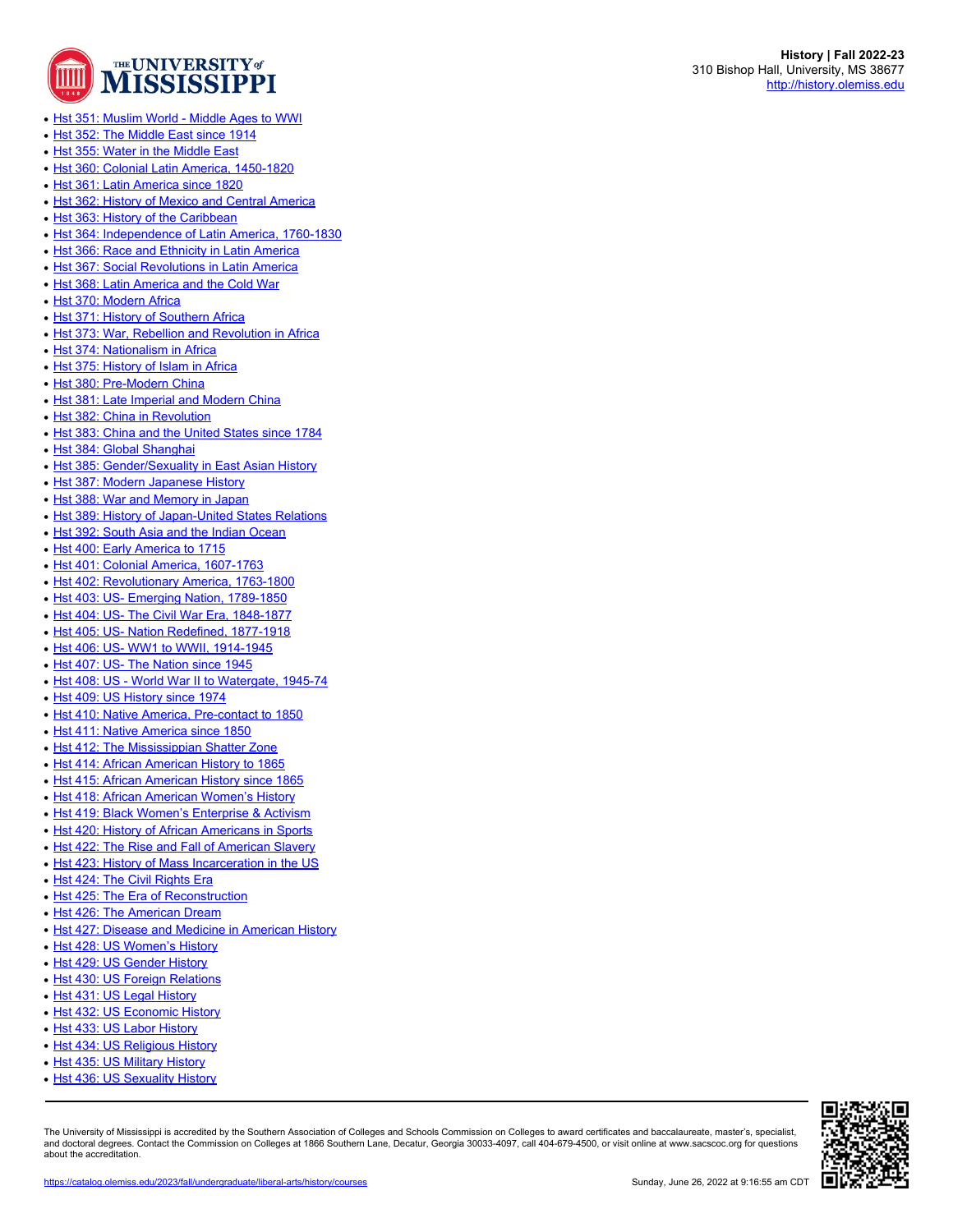

- [Hst 440: The Military History of the Civil War](https://catalog.olemiss.edu/liberal-arts/history/hst-440)
- [Hst 450: Southern History to 1900](https://catalog.olemiss.edu/liberal-arts/history/hst-450)
- [Hst 451: The South in the Twentieth Century](https://catalog.olemiss.edu/liberal-arts/history/hst-451)
- [Hst 452: The History of Mississippi](https://catalog.olemiss.edu/liberal-arts/history/hst-452)
- [Hst 453: Environmental History of the South](https://catalog.olemiss.edu/liberal-arts/history/hst-453)
- [Hst 454: Women in Southern History](https://catalog.olemiss.edu/liberal-arts/history/hst-454)
- [Hst 455: History of Religion in the South](https://catalog.olemiss.edu/liberal-arts/history/hst-455)
- [Hst 456: Southern Music History](https://catalog.olemiss.edu/liberal-arts/history/hst-456)
- [Hst 460: Public History](https://catalog.olemiss.edu/liberal-arts/history/hst-460)
- [Hst 461: History on Location](https://catalog.olemiss.edu/liberal-arts/history/hst-461)
- [Hst 463: Practicum in Public History](https://catalog.olemiss.edu/liberal-arts/history/hst-463)
- [Hst 465: Digital History](https://catalog.olemiss.edu/liberal-arts/history/hst-465)
- [Hst 470: The First World War](https://catalog.olemiss.edu/liberal-arts/history/hst-470)
- [Hst 471: The Second World War](https://catalog.olemiss.edu/liberal-arts/history/hst-471)
- [Hst 472: The Cold War](https://catalog.olemiss.edu/liberal-arts/history/hst-472)
- [Hst 474: The Vietnam War](https://catalog.olemiss.edu/liberal-arts/history/hst-474)
- [Hst 478: History of Pharmacy](https://catalog.olemiss.edu/liberal-arts/history/hst-478)
- [Hst 479: Alcohol in the Americas](https://catalog.olemiss.edu/liberal-arts/history/hst-479)
- [Hst 481: Topics in History and Film](https://catalog.olemiss.edu/liberal-arts/history/hst-481)
- [Hst 482: Samurai in Film](https://catalog.olemiss.edu/liberal-arts/history/hst-482)
- [Hst 490: Problems in History- America](https://catalog.olemiss.edu/liberal-arts/history/hst-490)
- [Hst 491: Problems in History- Europe](https://catalog.olemiss.edu/liberal-arts/history/hst-491)
- [Hst 492: Problems in History- World](https://catalog.olemiss.edu/liberal-arts/history/hst-492)
- [Hst 493: Undergraduate History Internship](https://catalog.olemiss.edu/liberal-arts/history/hst-493)
- [Hst 494: Directed Readings in History](https://catalog.olemiss.edu/liberal-arts/history/hst-494)
- [Hst 496: Topics in History Abroad](https://catalog.olemiss.edu/liberal-arts/history/hst-496)
- [Hst 498: Undergrad Research Seminar in History](https://catalog.olemiss.edu/liberal-arts/history/hst-498)
- [Hst 499: Undergrad Reading Seminar in History](https://catalog.olemiss.edu/liberal-arts/history/hst-499)
- [Hst 505: Historiography US to Reconstruction](https://catalog.olemiss.edu/liberal-arts/history/hst-505)
- [Hst 506: Historiography US since Reconstruction](https://catalog.olemiss.edu/liberal-arts/history/hst-506)
- [Hst 509: Historiography African American Histor](https://catalog.olemiss.edu/liberal-arts/history/hst-509)
- [Hst 520: Historiography for Late Antiquity](https://catalog.olemiss.edu/liberal-arts/history/hst-520)
- [Hst 523: Historiography of the Late Middle Ages](https://catalog.olemiss.edu/liberal-arts/history/hst-523)
- [Hst 550: Historical Methods & Philosophy of Hist](https://catalog.olemiss.edu/liberal-arts/history/hst-550)
- [Hst 551: Historiography Europe to 1815](https://catalog.olemiss.edu/liberal-arts/history/hst-551)
- [Hst 552: Historiography Europe since 1789](https://catalog.olemiss.edu/liberal-arts/history/hst-552)
- [Hst 570: Historiography: Precolonial Africa](https://catalog.olemiss.edu/liberal-arts/history/hst-570)
- [Hst 571: Historiography: Colonial Africa](https://catalog.olemiss.edu/liberal-arts/history/hst-571)
- [Hst 585: Historiography of the Modern Middle East](https://catalog.olemiss.edu/liberal-arts/history/hst-585)
- [Hst 595: Introduction to Public History](https://catalog.olemiss.edu/liberal-arts/history/hst-595)
- [Hst 596: Queer Mississippi](https://catalog.olemiss.edu/liberal-arts/history/hst-596)
- [Hst 600: Graduate Practicum in Public History](https://catalog.olemiss.edu/liberal-arts/history/hst-600)
- [Hst 601: Professionalization and Colloquium I](https://catalog.olemiss.edu/liberal-arts/history/hst-601)
- [Hst 602: Professionalization and Colloquium II](https://catalog.olemiss.edu/liberal-arts/history/hst-602)
- [Hst 605: Readings US through Reconstruction](https://catalog.olemiss.edu/liberal-arts/history/hst-605)
- [Hst 606: Readings US Civil War to Present](https://catalog.olemiss.edu/liberal-arts/history/hst-606)
- [Hst 607: Readings Southern US History](https://catalog.olemiss.edu/liberal-arts/history/hst-607)
- [Hst 611: Readings Era of the US Civil War](https://catalog.olemiss.edu/liberal-arts/history/hst-611)
- [Hst 612: Readings US Depression & War](https://catalog.olemiss.edu/liberal-arts/history/hst-612)
- 
- [Hst 613: Readings Contemporary US History](https://catalog.olemiss.edu/liberal-arts/history/hst-613)
- [Hst 614: Readings: US Women's and Gender History](https://catalog.olemiss.edu/liberal-arts/history/hst-614)
- [Hst 615: Readings-Sexuality in Modern US History](https://catalog.olemiss.edu/liberal-arts/history/hst-615)
- [Hst 616: Readings-Disease/Medicine in US History](https://catalog.olemiss.edu/liberal-arts/history/hst-616)
- [Hst 617: Readings-Native North America](https://catalog.olemiss.edu/liberal-arts/history/hst-617)
- [Hst 620: Readings: Late Antiquity, Byzantine Hist](https://catalog.olemiss.edu/liberal-arts/history/hst-620)
- [Hst 641: Readings in Global History: Gender](https://catalog.olemiss.edu/liberal-arts/history/hst-641)
- [Hst 651: Readings European History to 1815](https://catalog.olemiss.edu/liberal-arts/history/hst-651)
- [Hst 652: Readings European History since 1789](https://catalog.olemiss.edu/liberal-arts/history/hst-652)
- But 653: Readings Russian History

The University of Mississippi is accredited by the Southern Association of Colleges and Schools Commission on Colleges to award certificates and baccalaureate, master's, specialist, and doctoral degrees. Contact the Commission on Colleges at 1866 Southern Lane, Decatur, Georgia 30033-4097, call 404-679-4500, or visit online at www.sacscoc.org for questions about the accreditation.